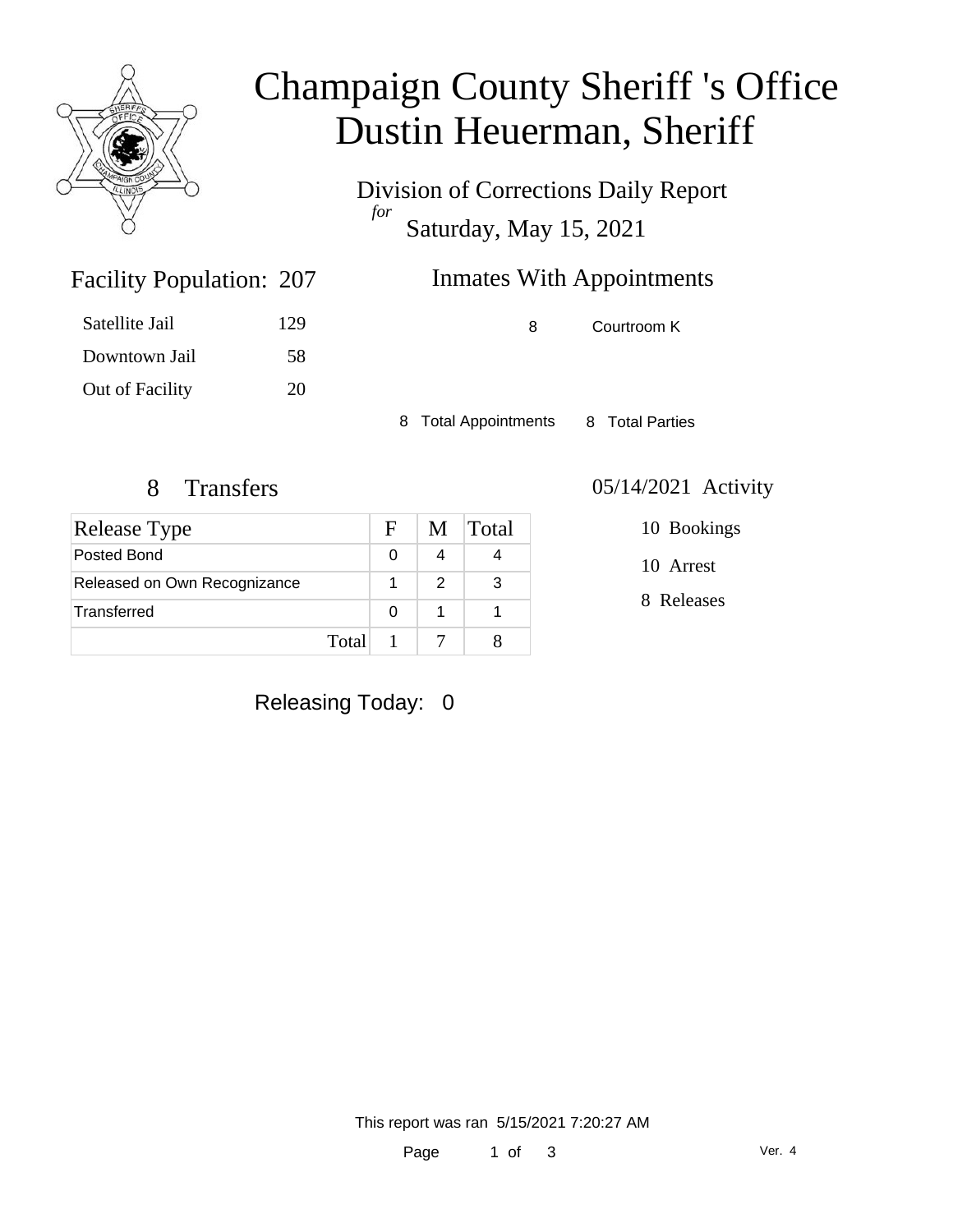

# Champaign County Sheriff 's Office Dustin Heuerman, Sheriff

Division of Corrections Daily Report *for* Saturday, May 15, 2021

#### Custody Status Count

- Electronic Home Dentention 19
	- Felony Arraignment 5
	- Felony Pre-Sentence 7
	- Felony Pre-Sentence DUI 1
		- Felony Pre-Trial 111
	- Felony Sentenced CCSO 4
	- Felony Sentenced IDOC 34
		- Hold Sentenced IDOC 4
	- Misdemeanor Arraignment 2
		- Misdemeanor Pre-Trial 5
			- Petition to Revoke 4
			- Remanded to DHS 8
			- Traffic Arraignment 1
				- Traffic Pre-Trial 1
		- Traffic Sentenced CCSO 1
			- Total 207

This report was ran 5/15/2021 7:20:27 AM